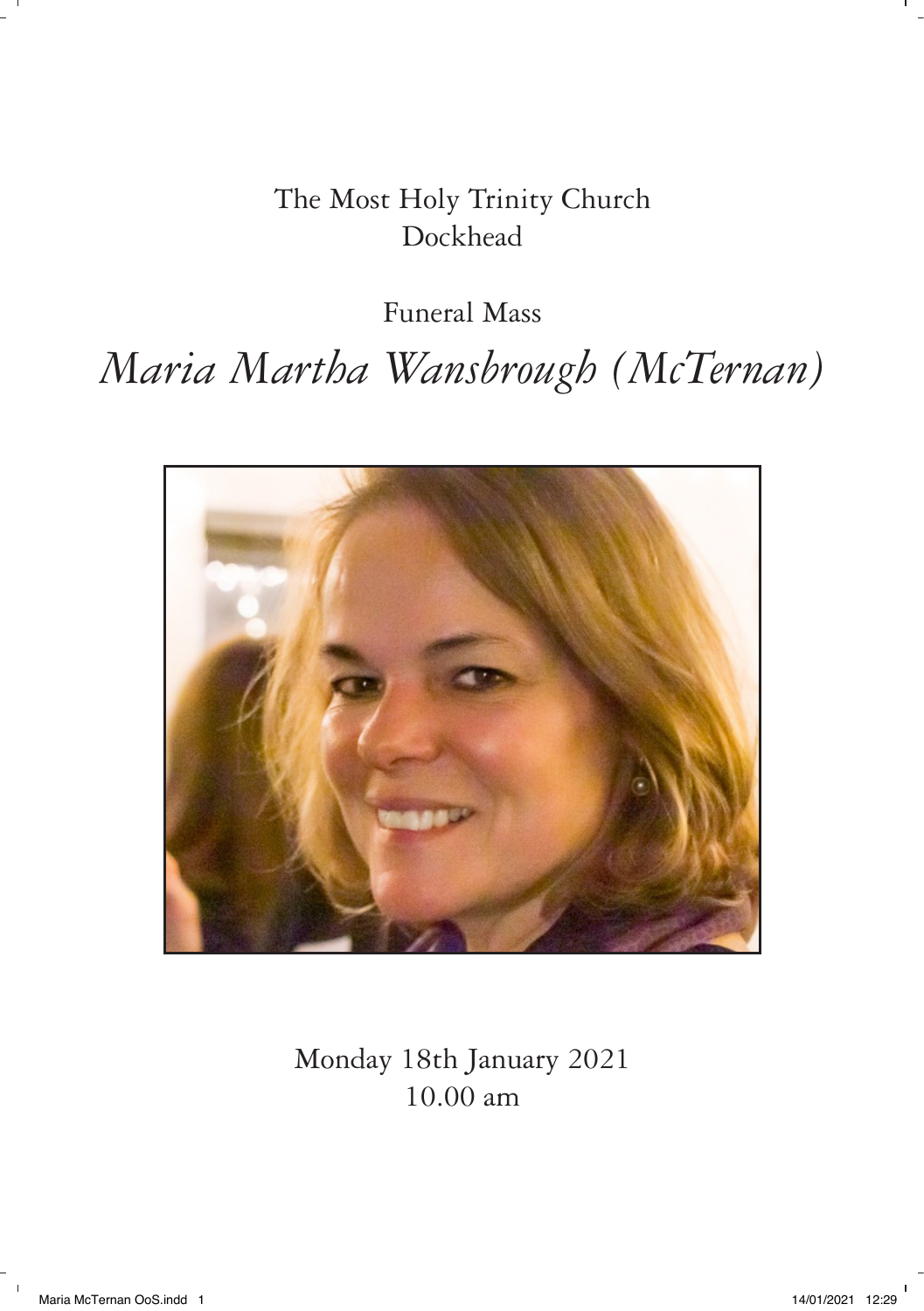### *Entrance Music*

Dear Lord and Father of mankind, forgive our foolish ways! Re-clothe us in our rightful mind, in purer lives thy service find, in deeper reverence praise (2).

In simple trust like theirs who heard, beside the Syrian sea, the gracious calling of the Lord, let us, like them, without a word, rise up and follow thee.

O Sabbath rest by Galilee! O calm of hills above, where Jesus knelt to share with thee the silence of eternity, interpreted by love!

Drop they still dews of quietness, till all our strivings cease; take from our souls the strain and stress, and let our ordered lives confess the beauty of thy peace.

Breathe through the heats of our desire thy coolness and thy balm; let sense be dumb, let flesh retire; speak through the earthquake, wind and fire, O still small voice of calm!

*J.G Whittier (1807-92)*

 $\blacksquare$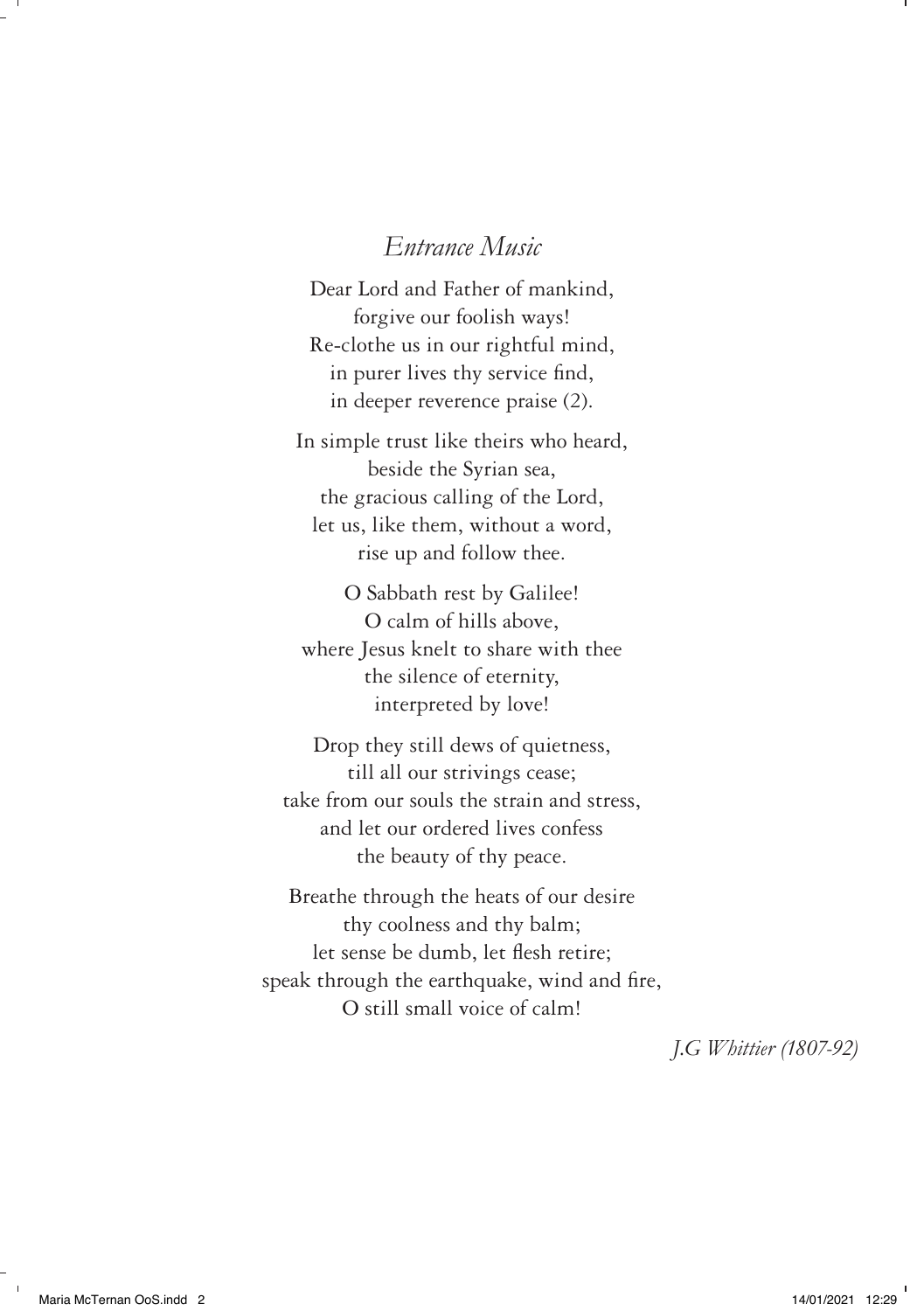### *Welcome Canon Alan McLean*

## *Prayer*

## *1 Corinthians 13*

If I speak in the tongues of men and of angels, but have not love, I am a noisy gong or a clanging cymbal. And if I have prophetic powers, and understand all mysteries and all knowledge, and if I have all faith, so as to remove mountains, but have not love, I am nothing. If I give away all I have, and if I deliver my body to be burned, but have not love, I gain nothing. Love is patient and kind; love is not jealous or boastful. It is not arrogant or rude. Love does not insist on its own way; it is not irritable or resentful; it does not rejoice at wrong, but rejoices in the right. Love bears all things, believes all things, hopes all things, and endures all things. Love never ends; as for prophecies, they will pass away; as for tongues, they will cease; as for knowledge, it will pass away. For our knowledge is imperfect and our prophecy is imperfect; but when the perfect comes, the imperfect will pass away. When I was a child, I spoke like a child, I thought like a child, I reasoned like a child; when I became a man, I gave up childish ways. For now we see in a mirror dimly, but then face to face. Now I know in part; then I shall understand fully, even as I have been fully understood. So faith, hope, love abide, these three; but the greatest of these is love.

> *Psalm* **Response: The Lord is compassion and love (Repeat)**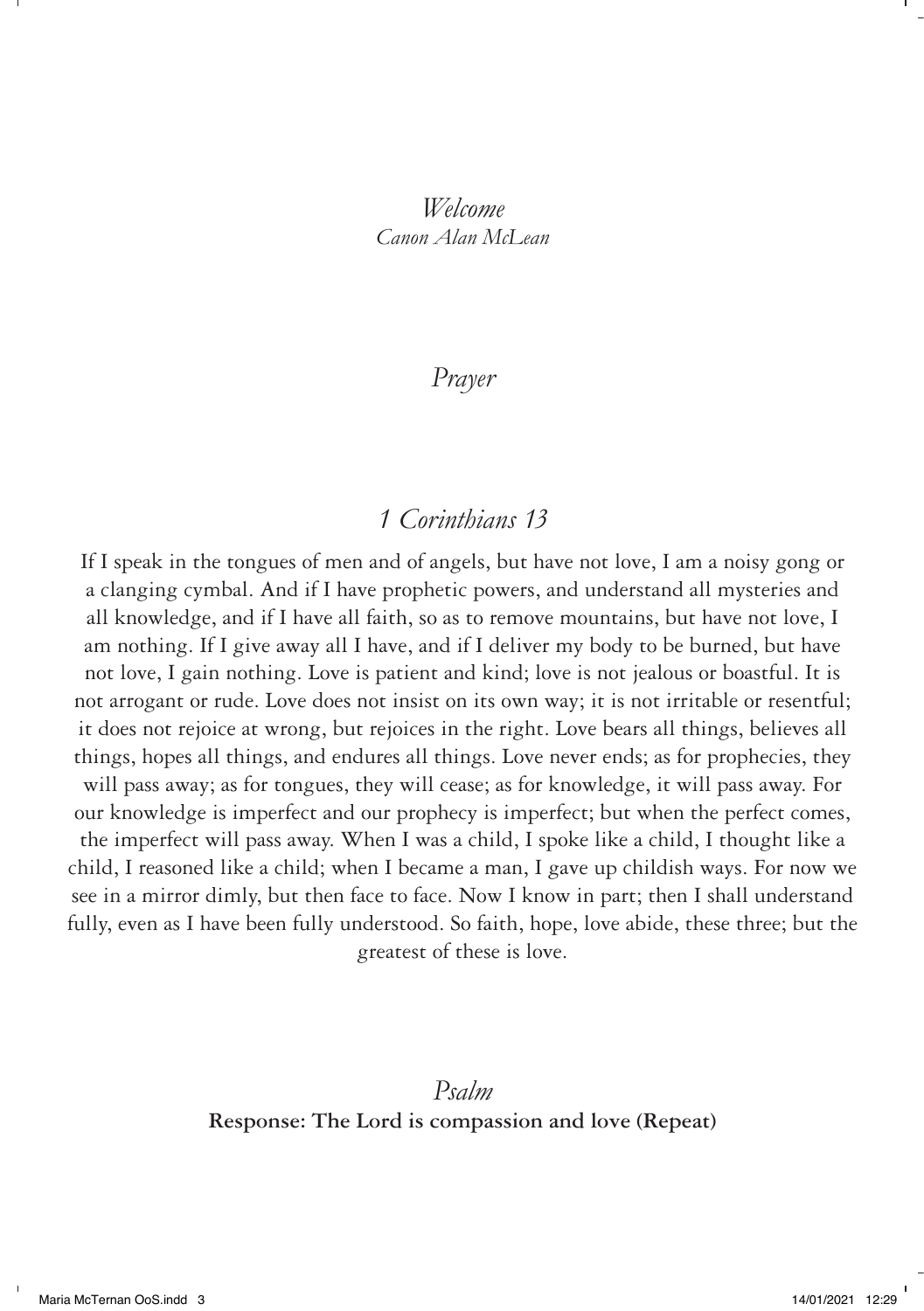# *Gospel*

#### John 11:21 -43

Lord," Martha said to Jesus, "if you had been here, my brother would not have died. But I know that even now God will give you whatever you ask."Jesus said to her, "Your brother will rise again." Martha answered, "I know he will rise again in the resurrection at the last day."

Jesus said to her, "I am the resurrection and the life. The one who believes in me will live, even though they die; and whoever lives by believing in me will never die. Do you believe this?" "Yes, Lord," she replied, "I believe that you are the Messiah the Son of God, who is to come into the world."

Jesus, once more deeply moved, came to the tomb. It was a cave with a stone laid across the entrance. "Take away the stone," he said."But, Lord," said Martha, the sister of the dead man, "by this time there is a bad odour, for he has been there four days."

So they took away the stone. Then Jesus looked up and said, "Father, I thank you that you have heard me. I knew that you always hear me, but I said this for the benefit of the people standing here, that they may believe that you sent me."

When he had said this, Jesus called in a loud voice, "Lazarus, come out!" The dead man came out, his hands and feet wrapped with strips of linen, and a cloth around his face. Jesus said to them, "Take off the grave clothes and let him go."

> *Homily Canon Alan*

*Prayers of the Faithful* 

*Eucharistic Prayer*

*Our Father*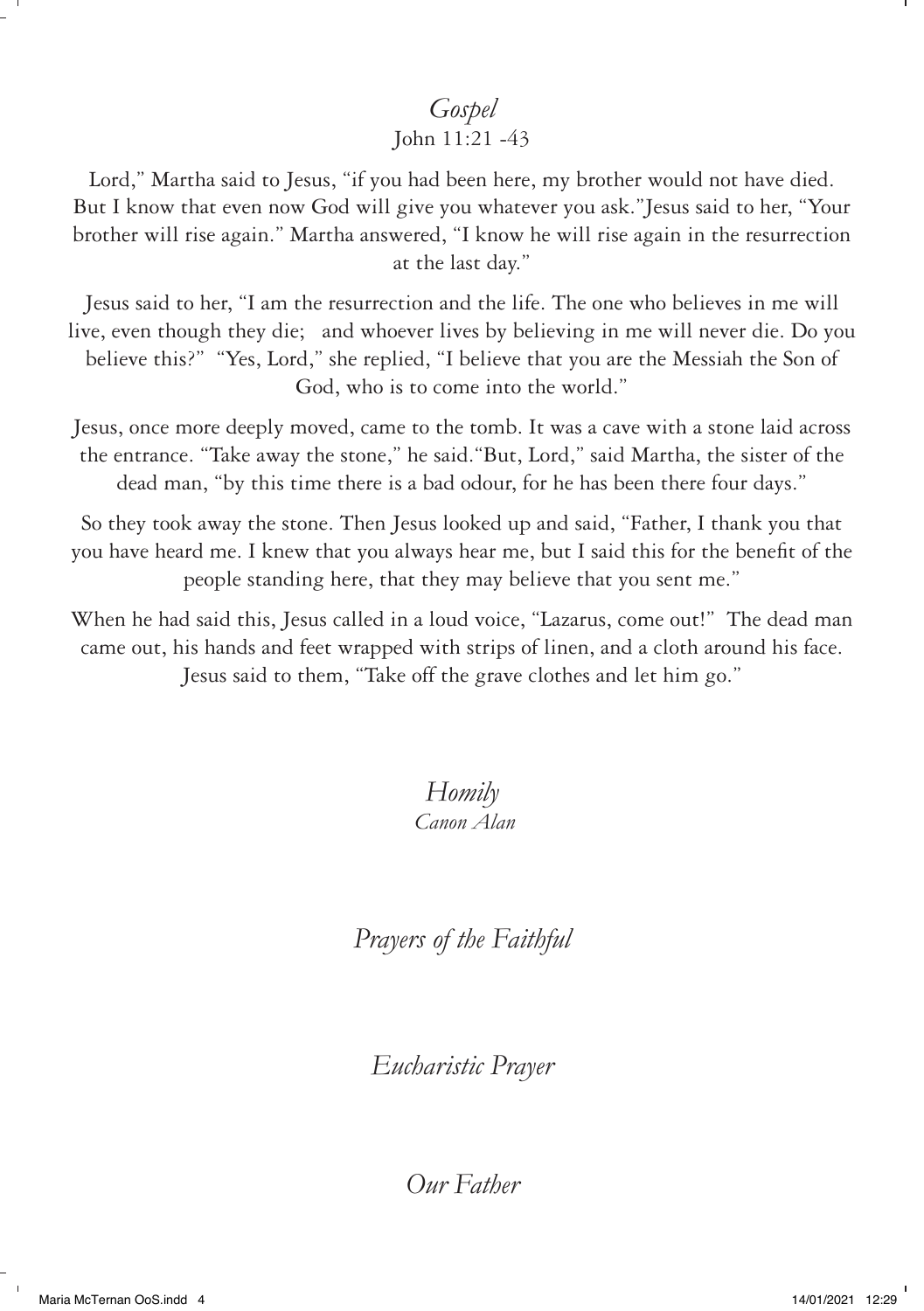### *Communion*

Be still, my soul: the Lord is on your side; bear patiently the cross of grief and pain; leave to your God to order and provide; in every change he faithful will remain. Be still my soul: your best, your heavenly friend, through thorny ways, leads to a joyful end. Be still, my soul: your God will undertake to guide the future as he has the past. Your hope, your confidence let nothing shake, all now mysterious shall be clear at last. Be still, my soul: the tempests still obey his voice, who ruled them once on Galilee.

Be still, my soul: the hour is hastening on when we shall be for ever with the Lord, when disappointment, grief and fear are gone, sorrow forgotten, love's pure joy restored. Be still, my soul: when change and tears are past, all safe and blessed we shall meet at last.

> *Katherina von Schlegel, tr. Jane L. Borthwick (1813-1897)*

*Tribute by Jordan Morgan (DFF Trustee)*

*Commendation and Blessing* Sung: May the choirs of angels come to greet you, may they speed you to paradise. May the Lord enfold you in His mercy, may you find eternal life.

> *Final Blessing*  Nunc Dimittis Bach Easter Oratorio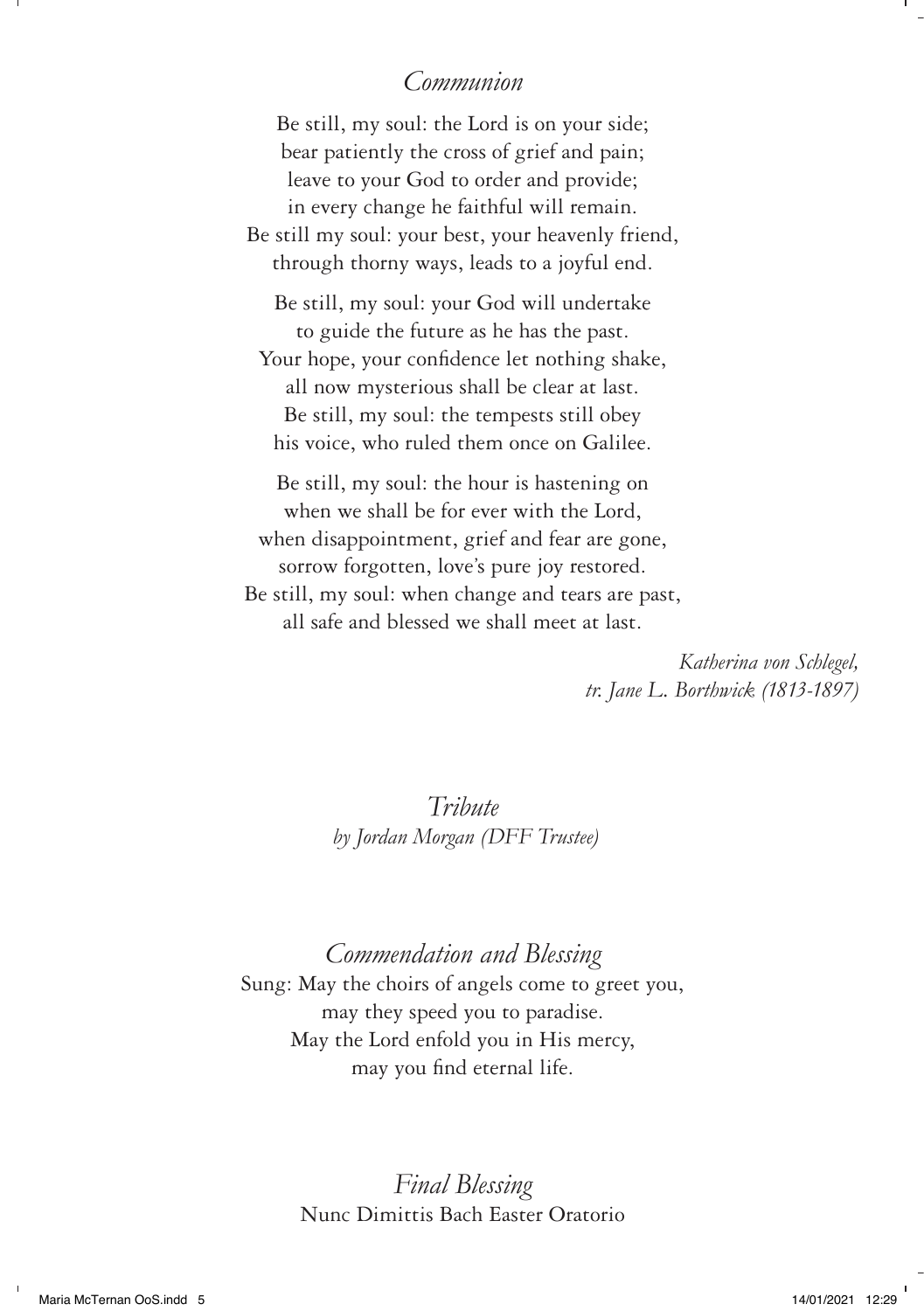"Martha, Thank you. You were one of the few people I met in my life that genuinely believed in me. Not only did you see my potential, but you nurtured me to tap into it. I am so glad I got to know true greatness. I am so glad I got to know you Martha. You were and still are a true heroine, who lived for something and did something legendary."

*Joy Millani* 

"I regarded her not only as a boss, but as a true friend, one of the few people in life that can be relied upon in every situation, a person whose empathy always overshadowed her own wellbeing. I know in my heart that we will all work tirelessly to continue her legacy.

*Anton, DFF Team*

She was a wonderful woman, an inspiration to vulnerable young people who couldn't identify a voice to express themselves. She had the resilience to break obstacles and the tenacity to show young people there are opportunities out there that must be grasped with both hands. Martha and her team have truly transformed so many lives for the better.

*Leke, DFF Ambassador*

I came to admire Martha enormously, discovering a dynamic person driven by a deep sense of justice. Everyone at DFF felt valued and included by her as she was instinctively collegial yet conscientiously democratic. She is the force that has made good things happen for so many disadvantaged young people, thanks to a laser-like conviction and integrity that cut through nonsense and drove straight to the heart of issues.

*Felix DFF Team*

I thought for the first time, to be working for someone who had passion, integrity and the ambition to make a real difference – this was no vanity project or a token gesture but an ongoing and innovative work in progress to change lives for young people who had not had the advantages many take for granted

Rachel, DFF Team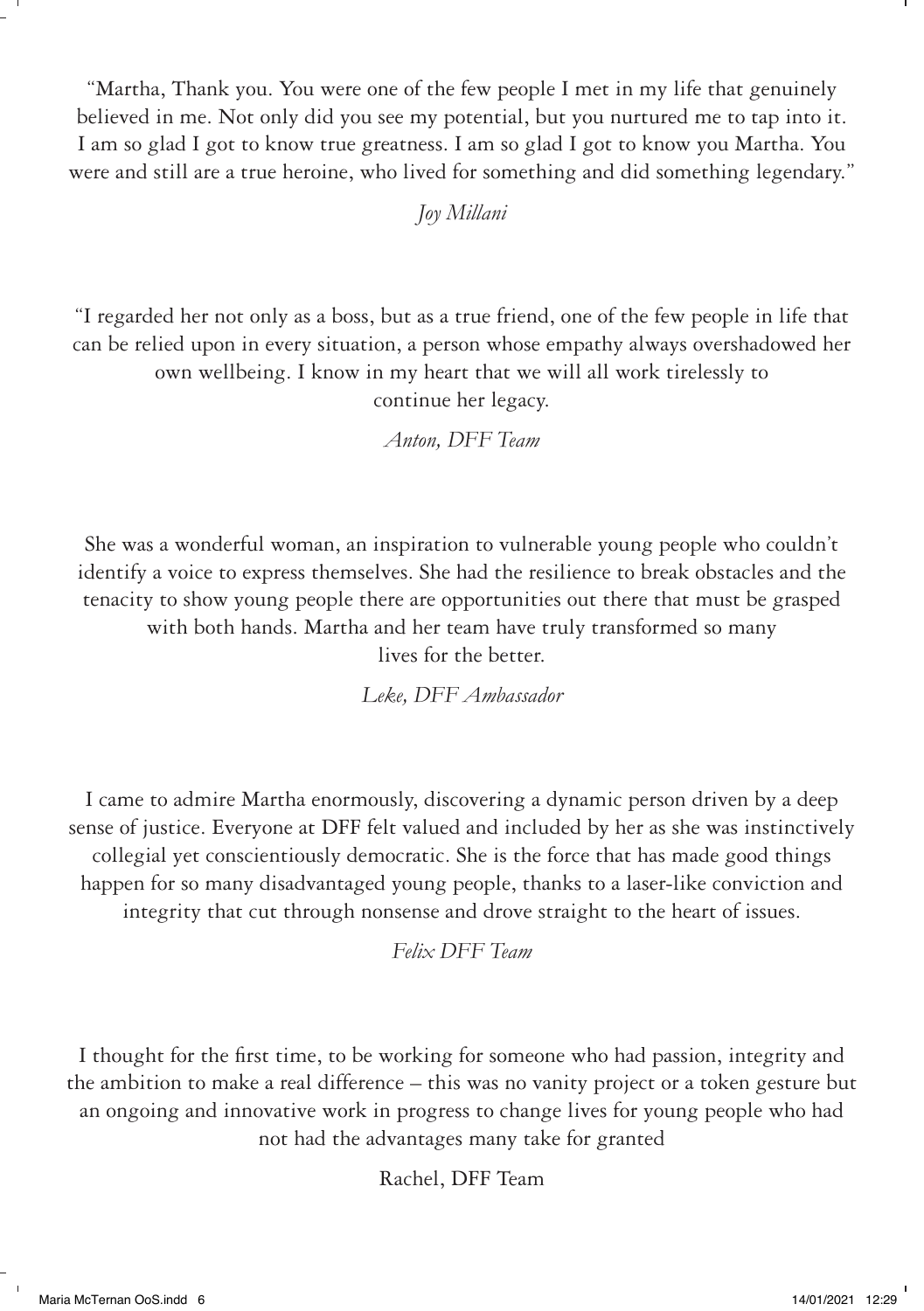I never called Martha 'Martha', so I will need to address her as Marfie. She called me Barbie, which nobody else has ever called me. So we had our names for each other. Marfie told me many times the story of my birth - which was at home, in a new house our family had just moved into. She was nearly four years old when I was born and from the very moment I emerged, she took care of me. I haven't known a world without her protective embrace. Of course, over fifty-five years, there have naturally been periods where I was able to take care of her, but throughout all of it, I have lived with the sense and the awareness of a guardian angel. I've always known how lucky I was, not least because I realize how unusual this bond is. Thankfully, my husband has always had the capacity to recognize its absolute essence in my life, and my sons have forged their own connections with her. Her loss is incalculable for us all,

but as reflected by the legacy of her work and the glorious collection of people she worked with and for, Marfie will live on in my life and my family's: her indomitable spirit will remain with us forever. As a favorite poet, Naomi Shihab Nye, says: People do not pass away. They die and then they stay.

*Barbara, Sister*

As part of her global fight against injustice, Martha has been supporting The German Electronic Kindergarten in Rafah in the Gaza Strip for many years. A donation in memory of Martha would be welcome.

Visit gofundme.com/f/children-in-rafah-deserve-to-be-children-too